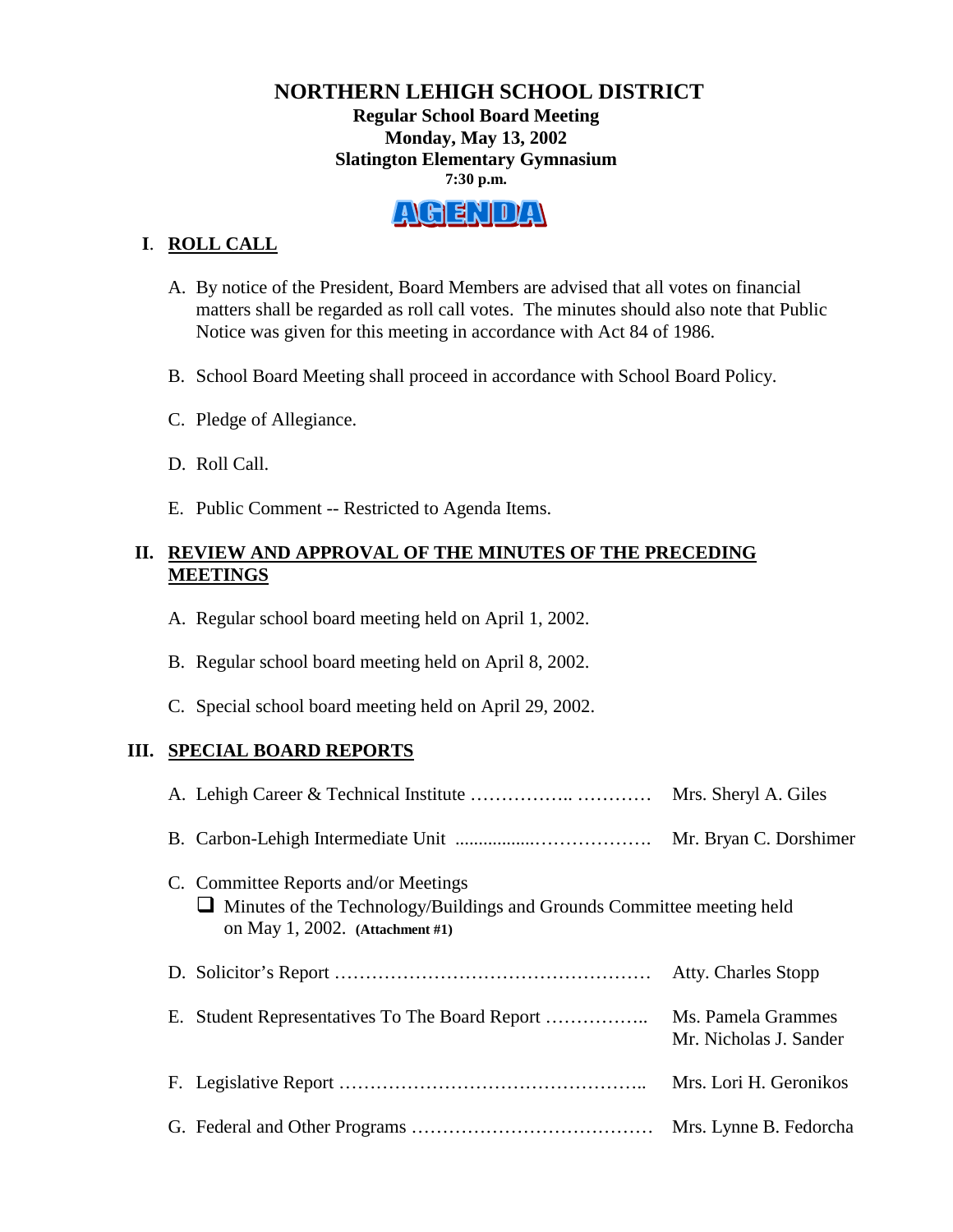- H. Superintendent's Report …………………………………… Dr. Nicholas P. Sham, Sr.
	- $\Box$  Anthology of Poetry for Young Americans Accomplishment
	- $\Box$  Junior National Honor Society Mr. Graver and Students
	- $\Box$  Lehigh Career & Technical Institute Budget -- Mr. Randy Hensinger
- I. An Executive Work Session will be held at 6:30 p.m. preceding the meeting.

## **IV. PERSONNEL**

- A. Nomination for Appointment
	- 1. Non-Instructional

| a. Robin L. Schultz*        |                                                     |  |
|-----------------------------|-----------------------------------------------------|--|
| Assignment:                 | <b>New Position</b>                                 |  |
|                             | One-on-One Special Education Aide in the            |  |
|                             | <b>Peters Elementary School</b>                     |  |
| Salary:                     | \$8.64 Per Hour/6 1/2 Hours Per Day/5 Days Per Week |  |
| <b>Effective Date:</b>      | April 26, 2002                                      |  |
| *60-Day Probationary Period |                                                     |  |

- B. Resignations Instructional
	- 1. Accept the resignation of Kim Rohrbach from her position as high school mathematics teacher in the high school, effective August 31, 2002**.** She has accepted a position in another school district.
	- 2. Accept the resignation of John Posegay from his position as special education teacher in the senior high school. Effective June 17, 2002, which at the present time is the last teacher day of the 2001-2002 school year, Mr. Posegay will be retiring from Northern Lehigh School District after teaching in the district for 35 years. **(Attachment #2)**

# C. Substitutes

1. Instructional

Approve to employee the following substitute teacher for the 2001-2002 school year at the substitute teacher rates of \$70.00 for 1-10 non-consecutive days; \$80.00 for 11-20 non-consecutive days; \$90.00 for 21+ nonconsecutive days:

 Allison Kuntz – Elementary Kyle Yanders – Elementary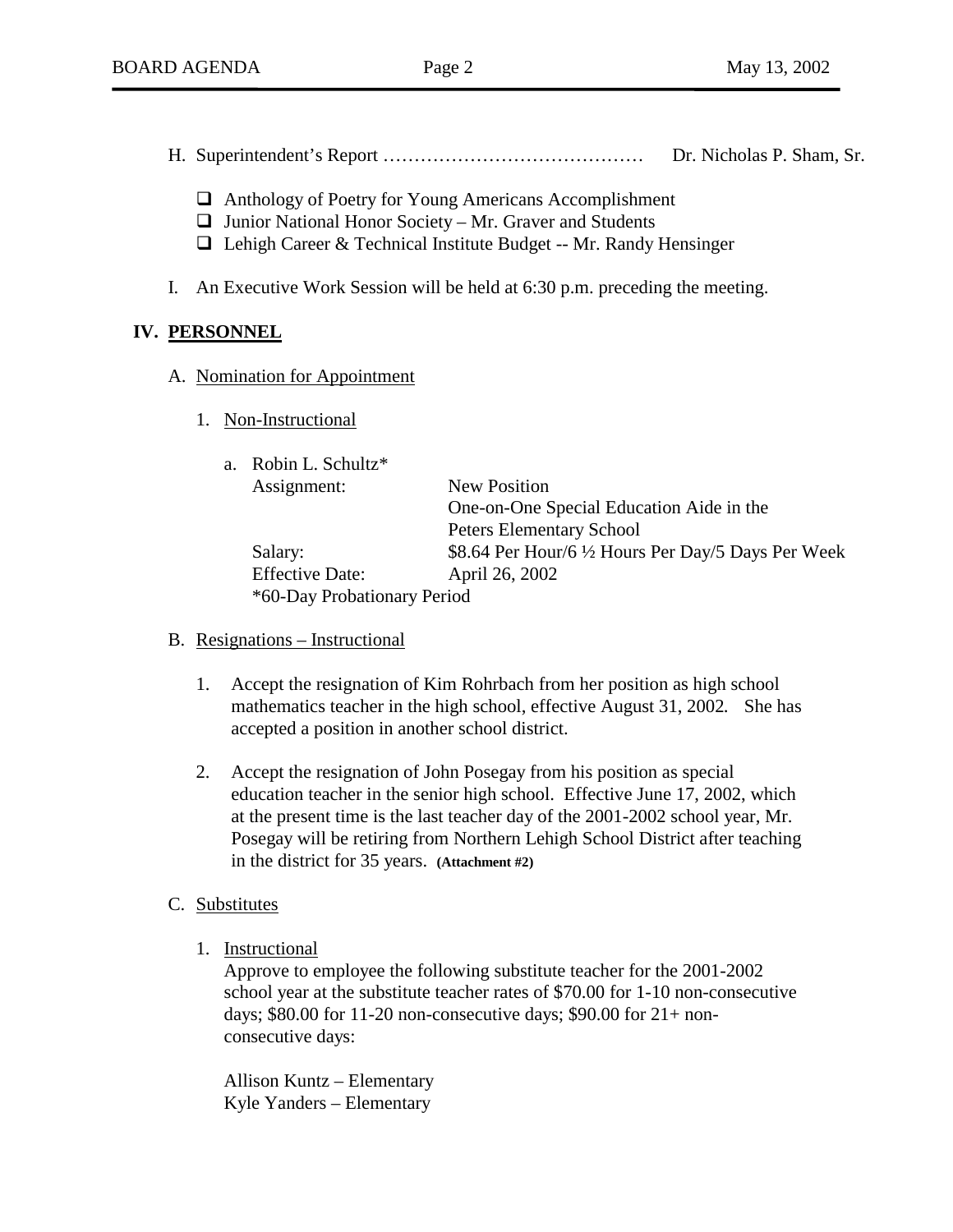## D. Co-Curricular Appointment for 2001-2002

Lana Schmidt – German Exchange Club Advisor -- \$682.00 (This appointment is retroactive to September 14, 2001. Lana was hired to replace Victoria Burse as a foreign language teacher and has been carrying out the duties of German Club Advisor since that time. Victoria's resignation from her teaching position in the district was effective 9-14-01).

# **V. POLICY**

- A. Approve the Northern Lehigh Middle School Student Activities Account Fund Statement for the month of April 2002. **(Attachment #3)**
- B. Approve the Northern Lehigh High School Student Activities Account Fund Statement for the month of April 2002. **(Attachment #4)**
- C. Student Representatives To The Board

Approve Amberly Gable as a Student Representative to the Board for the 2002-2003 school year. Amberly has been elected as the junior representative to the board and will serve from September 2002 through June 2003. Nicholas Sander will continue to serve as the senior representative to the board until June 2003.

D. Attendance of a Non-Resident Student

Approve to permit a middle school student, whose parents have moved from the Northern Lehigh School District, to remain in attendance for the duration of this school term in accordance with School Board Policy #202.

E. Summer Band Camp

Approve a tuition fee of \$25.00 per student for a six-week elementary summer band program and also approve a stipend of \$900.00 for summer band program director Terry Jenkins for the summer of 2002. **(Attachment #5)**

F. Homebound Instruction

The homebound instruction program is provided to children of school age who cannot attend school. It is recommended that the Board of Education grant homebound instruction for a  $12<sup>th</sup>$  grade student, Student No. 02-45050, for five hours per week for approximately 4-6 weeks beginning sometime on or about May 16, 2002.

# **VI. CURRICULUM AND INSTRUCTION**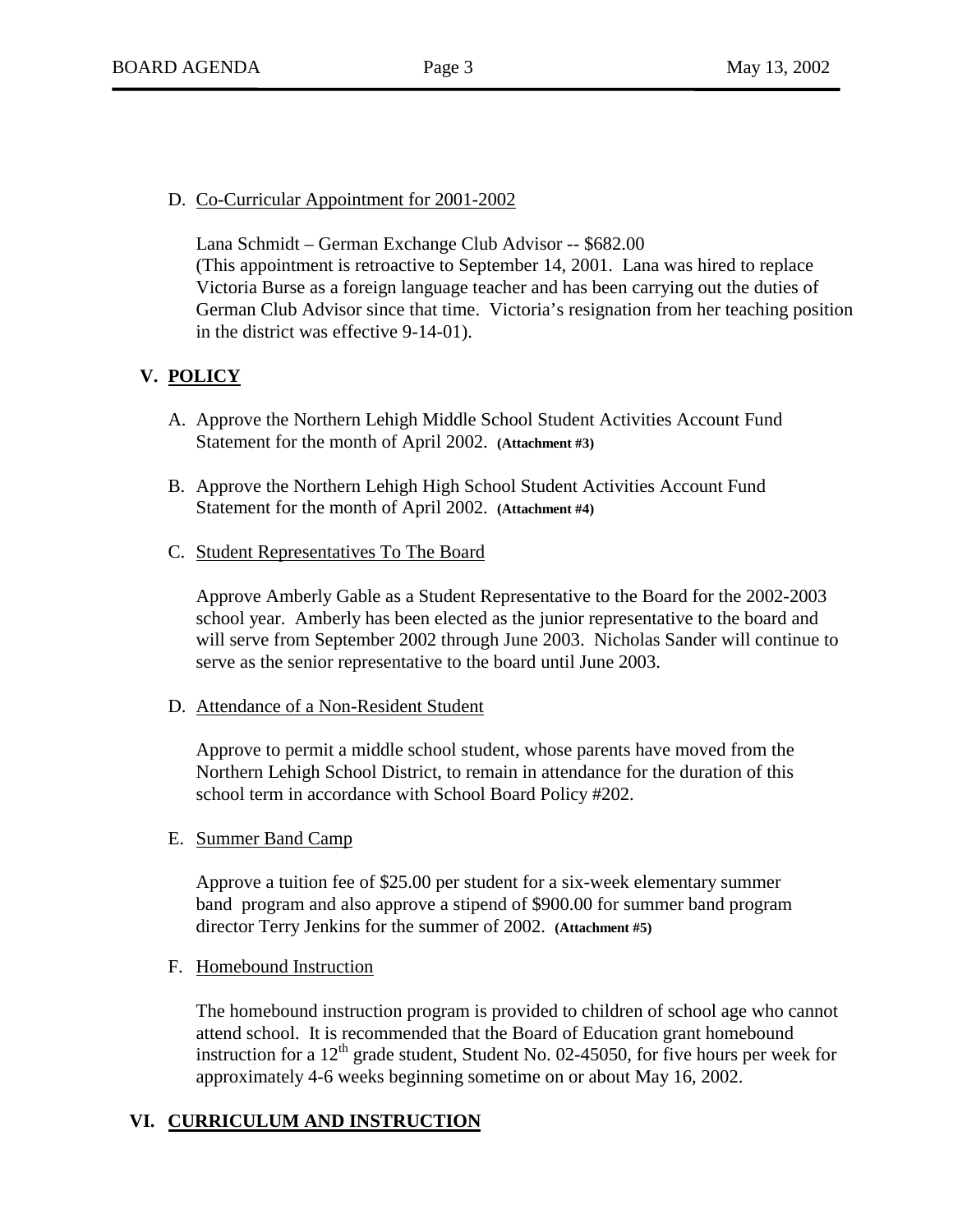## **VII. OLD BUSINESS**

## **VIII. NEW BUSINESS**

## **IX. FINANCIAL**

- A. Approve the Treasurer's Report for the month of April 2002.
- B. Approve the Cafeteria Reports for the month of April 2002. (Information Only)
- C. Approve payment of General Fund bills for the month of April 2002.

#### D. Lehigh Career and Technical Institute 2002-2003 Budget

The Lehigh Career and Technical Institute has approved a budget for the 2002-2003 school year totaling \$13,295,780, an increase of \$1,281,980 or 10.67% over the 2001-2002 budget amounts. Northern Lehigh School District's share of the 2002-2003 budget is \$633,511.57, an increase of \$63,490.53 or 11.13 % more than the previous year.

It is also recommended that the Board of Education approve an additional \$3000.00 expenditure for the Public Relations Consortium at the Lehigh Career and Technical Institute. This figure is not included in our Member District Cost Calculation figures in the budget document.

#### E. Election of Treasurer

Election of a Treasurer for the 2002-3003 fiscal year, as required by Section 404 of the Pennsylvania School Code of 1949, as amended.

*RECOMMENDATION …*That the Board of Education elect as Treasurer for the 2002-2003 fiscal year. There is no stipend attached to this position.

#### F. Award Bids

Approve the awarding of bids for general supplies, art supplies, lumber supplies, and industrial arts supplies. **(Attachment #6)**

## **X. LEGAL**

#### **XI. CORRESPONDENCE**

### **XII. INFORMATION**

### **XIII. RECOGNITION OF GUESTS**

#### **XIV. BUDGET DISCUSSION**